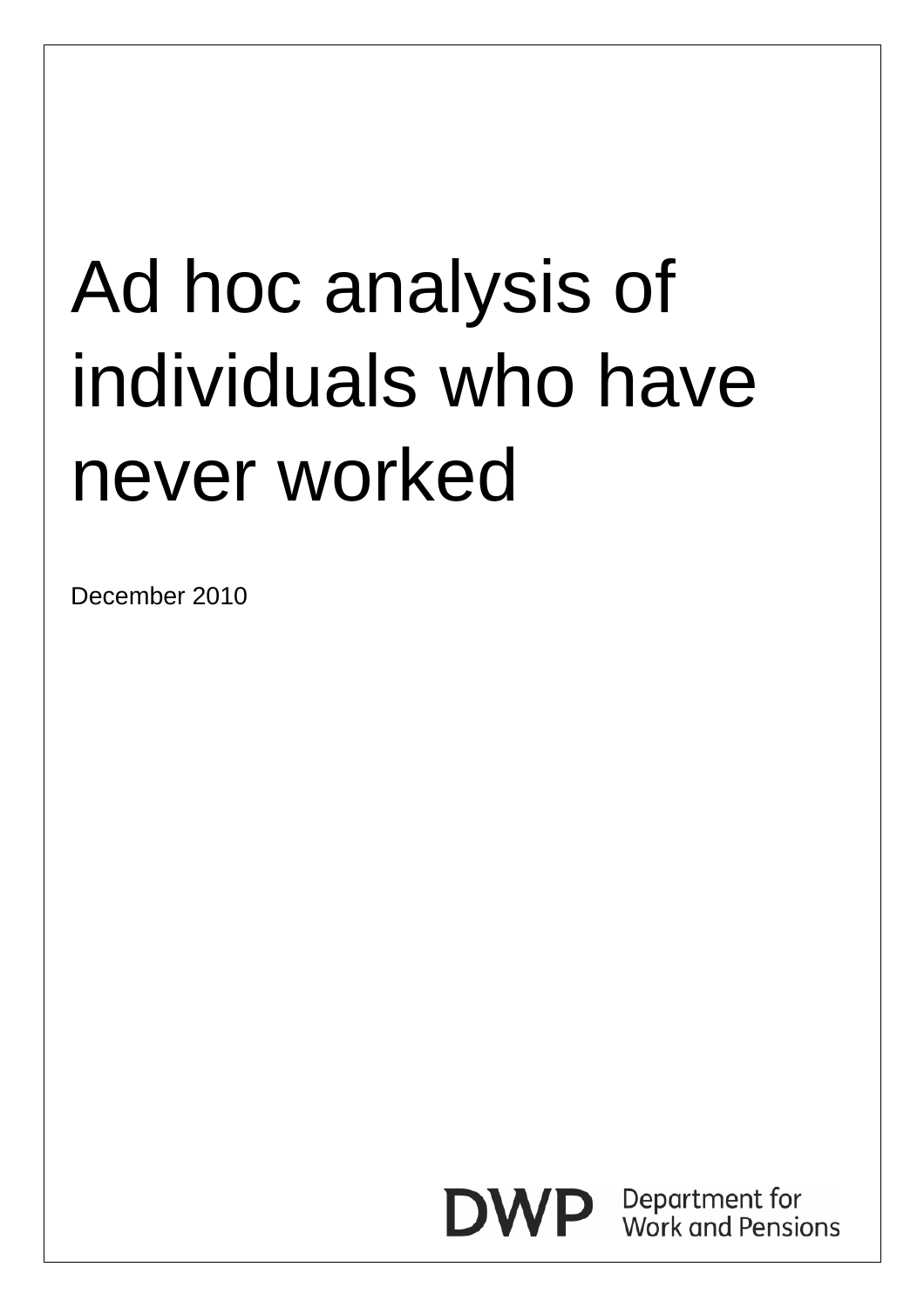# **Results**

### **Individuals who have never worked (excluding casual and holiday work)**

| <b>Millions</b>                    | Quarterly estimates (subject to seasonal variations) |      |                |                                |      |                |                |                |
|------------------------------------|------------------------------------------------------|------|----------------|--------------------------------|------|----------------|----------------|----------------|
|                                    | Q4                                                   | Q1   | Q <sub>2</sub> | Q <sub>3</sub>                 | Q4   | Q <sub>1</sub> | Q <sub>2</sub> | Q <sub>3</sub> |
|                                    | 2008                                                 | 2009 | 2009           | 2009                           | 2009 | 2010           | 2010           | 2010           |
| Total never worked excluding those |                                                      |      |                |                                |      |                |                |                |
| aged 16-24 and in education        | 1.4                                                  | 1.3  | 1.4            | 1.5                            | 1.3  | 1.4            | 1.4            | 1.6            |
| $$ of which                        |                                                      |      |                |                                |      |                |                |                |
| Aged 16-24 and not in education    | 0.5                                                  | 0.5  | 0.5            | 0.6                            | 0.5  | 0.5            | 0.6            | 0.7            |
| Aged 25-64                         | 0.9                                                  | 0.8  | 0.9            | 0.8                            | 0.8  | 0.8            | 0.8            | 0.8            |
|                                    |                                                      |      |                |                                |      |                |                |                |
|                                    |                                                      |      |                | Annual average for the year to |      |                |                |                |
|                                    |                                                      |      |                | Q <sub>3</sub>                 | Q4   | Q1             | Q <sub>2</sub> | Q3             |
|                                    |                                                      |      |                | 2009                           | 2009 | 2010           | 2010           | 2010           |
| Total never worked excluding those |                                                      |      |                |                                |      |                |                |                |
| aged 16-24 and in education        |                                                      |      |                | 1.4                            | 1.4  | 1.4            | 1.4            | 1.4            |
| $$ of which                        |                                                      |      |                |                                |      |                |                |                |
| Aged 16-24 and not in education    |                                                      |      |                | 0.5                            | 0.5  | 0.6            | 0.6            | 0.6            |
| Aged 25-64                         |                                                      |      |                | 0.8                            | 0.8  | 0.8            | 0.8            | 0.8            |

Individuals aged 16-64; United Kingdom; Not seasonally adjusted

Source: Labour Force Survey, Quarter 4 2008 to Quarter 3 2010

## **Notes**

1. An individual is defined as having never worked if they are currently not in employment and state that they have not ever had paid work (apart from casual or holiday work, or the job that they are waiting to begin).